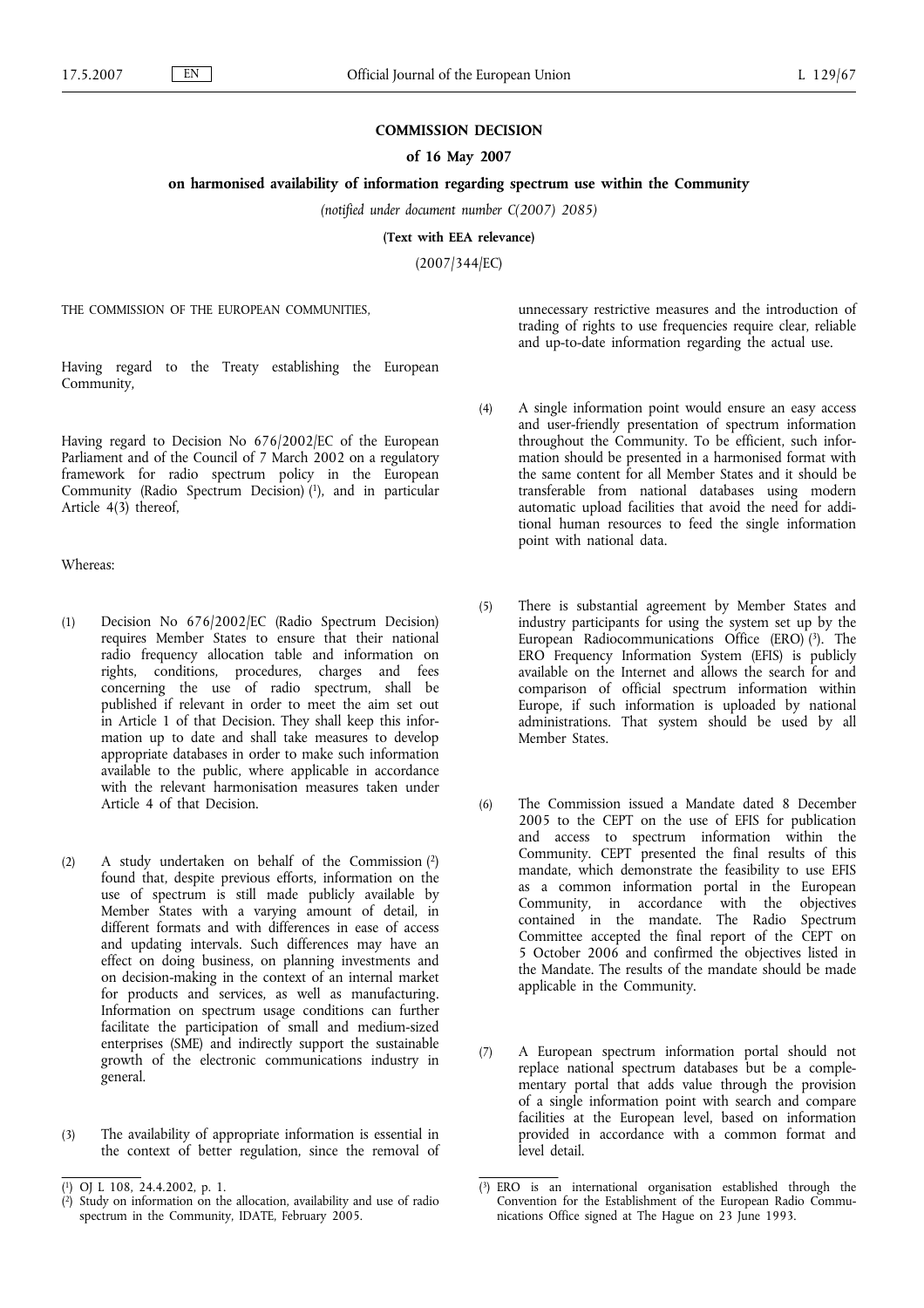- (8) Efforts to harmonise the presentation of radio interface specifications have been undertaken by the Telecommunications Conformity Assessment and Market Surveillance Committee (TCAM) established by Directive 1999/5/EC of the European Parliament and of the Council of 9 March 1999 on radio equipment and telecommunications terminal equipment and the mutual recognition of their conformity (1) (R & TTE Directive). These conditions are relevant to Article 5 of the Radio Spectrum Decision and are regarded as important public information, which should be made available by all Member States.
- (9) The provision of information regarding rights of use may require a particular effort by Members States, but it is also of high importance for a transparent and effective market based-spectrum policy. Member States may need extra time to fulfil the requirements of making available this type of information.
- (10) Easy access to the information should be guaranteed to all interested parties, subject to compliance with Community rules on business confidentiality in particular to the provisions of Directive 2002/21/EC of the European Parliament and of the Council of 7 March 2002 on a common regulatory framework for electronic communications networks and services (Framework Directive)  $(2)$ .
- (11) This Decision should be implemented and applied in full compliance with the principles and requirements relating to the protection of personal data in accordance with Directive 95/46/EC of the European Parliament and of the Council of 24 October 1995 on the protection of individuals with regard to the processing of personal data and the free movement of such data  $\binom{3}{3}$  and in accordance with Directive 2002/58/EC of the European Parliament and of the Council of 12 July 2002 concerning the processing of personal data and the protection of privacy in the electronic communications sector (Directive on privacy and electronic communications) (4).
- (12) The effectiveness of EFIS for Member States and the public should be reviewed from time to time to ensure that the objectives listed in the mandate are being implemented effectively.
- (13) The measures provided for in this Decision are in accordance with the opinion of the Radio Spectrum Committee,
- ( 1) OJ L 91, 7.4.1999, p. 10. Directive as amended by Regulation (EC) No 1882/2003 (OJ L 284, 31.10.2003, p. 1).
- ( 2) OJ L 108, 24.4.2002, p. 33.
- ( 3) OJ L 281, 23.11.1995, p. 31. Directive as amended by Regulation (EC) No 1882/2003.
- ( 4) OJ L 201, 31.7.2002, p. 37. Directive as amended by Directive 2006/24/EC (OJ L 105, 13.4.2006, p. 54).

HAS ADOPTED THIS DECISION:

# *Article 1*

The purpose of this Decision is to harmonise the availability of information on the use of radio spectrum in the Community through a common information point and by the harmonisation of the format and content of such information.

### *Article 2*

Member States shall use the ERO Frequency Information System (EFIS) set up by the European Radiocommunications Office (ERO) as a common access point, in order to make comparable information regarding the use of spectrum in each Member State available to the public via the Internet.

# *Article 3*

Member States shall provide to EFIS the following information regarding the use of radio spectrum on their territory:

- (a) for each frequency band individually:
	- Service Allocations as defined by the Radio Regulations of the International Telecommunications Union (ITU),
	- applications using the choice of terms available in EFIS,
	- Radio Interface Specifications according to the format in Annex I,
	- Individual Rights of Use in accordance with Annex II;
- (b) for use of radio spectrum in general:
	- national contact point capable of answering inquiries from the public related to finding national spectrum information not included in the European spectrum information portal as well as information on procedures and conditions applicable to any envisaged national assignment process for rights of use,
	- if available, national spectrum policy and strategy in the form of a report.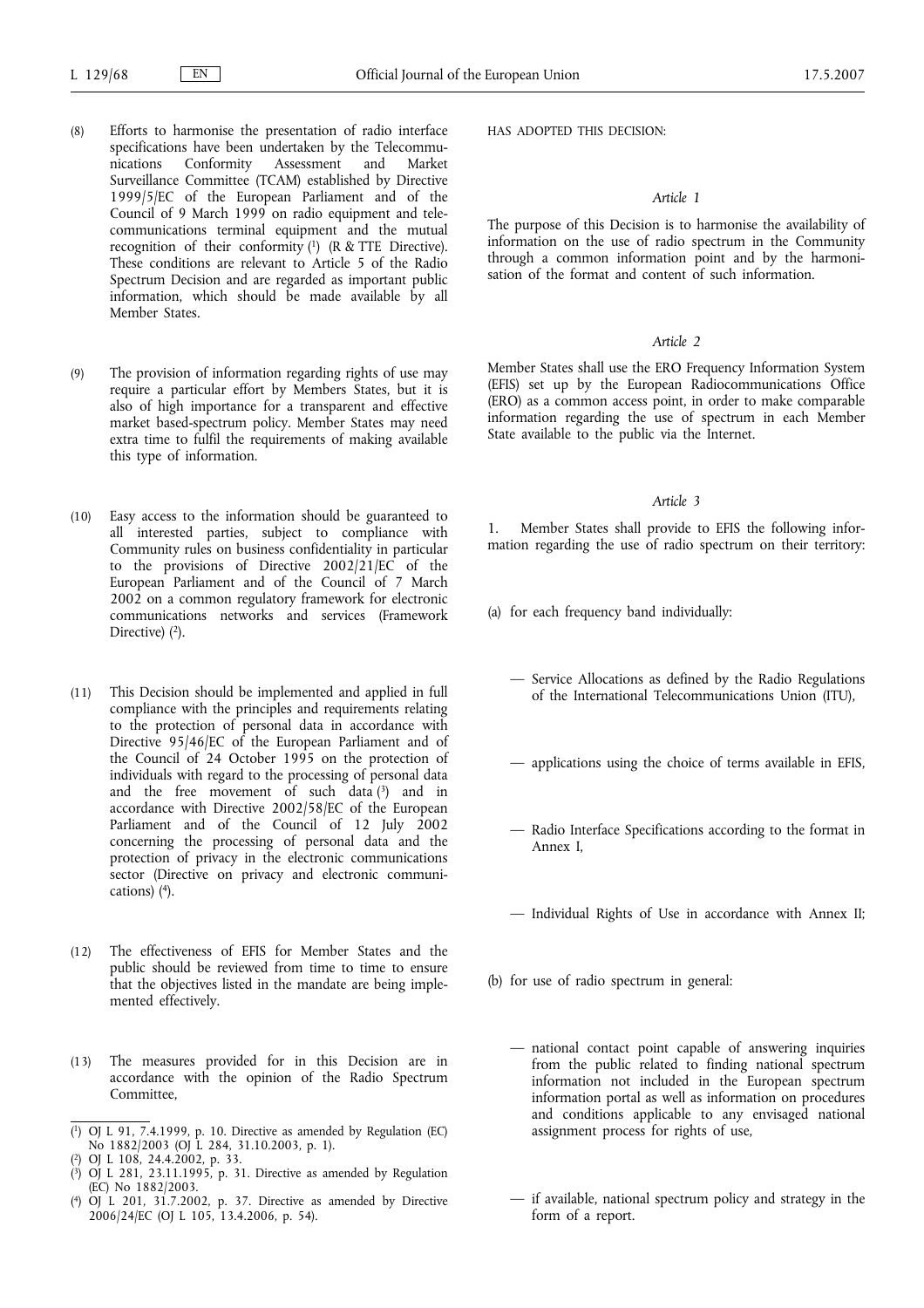2. Member States shall update the information referred to in paragraph 1 at least once a year until 1 January 2010 and twice per year thereafter. This shall be executed either through manual entry of data via the Internet or through automatic uploading facilities using a specified format for data exchange.

#### *Article 4*

Member States shall inform the Commission if they consider that EFIS is no longer able to provide the technical capacity, integrity and reliability to justify its use as a common information point.

*Article 5*

This Decision shall enter into force on 1 January 2008.

The provision of information on Individual Rights of Use shall apply from 1 January 2010.

*Article 6*

This Decision is addressed to the Member States.

Done at Brussels, 16 May 2007.

*For the Commission* Viviane REDING *Member of the Commission*